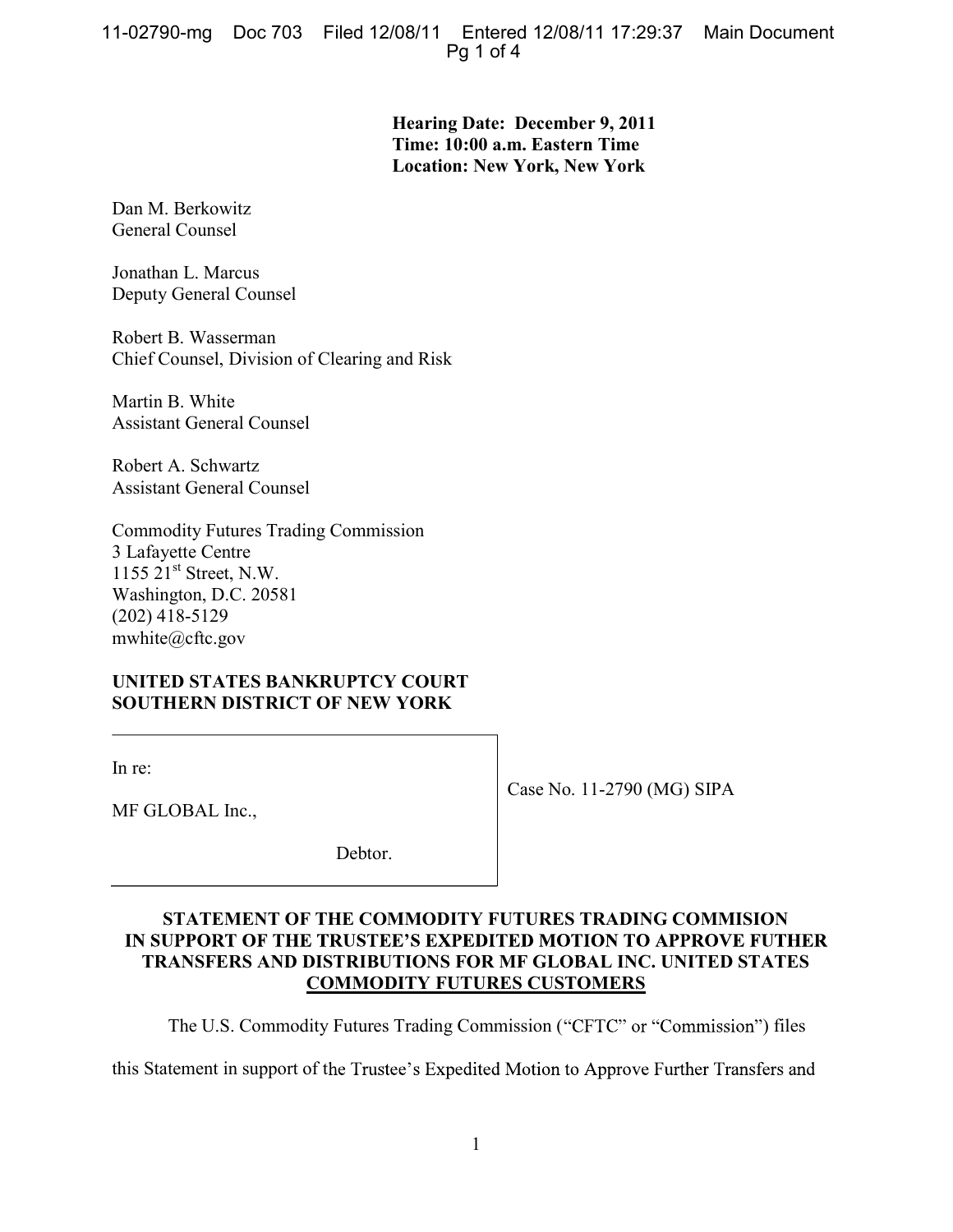#### 11-02790-mg Doc 703 Filed 12/08/11 Entered 12/08/11 17:29:37 Main Document  $Pa<sub>2</sub>$  of 4

Distributions for MF Global Inc. United States Commodity Futures Customers. (Doc. # 495.) The Trustee's proposed transfers and distributions would result in the orderly and prompt return to customers trading on U.S. contract markets of two-thirds of their equity, as reflected on the books and records of MF Global Inc. ("MFGI"), while reflecting proper caution in light of the current shortfall of customer property.

The plan is also in accordance with the law, including the CFTC regulations accurately described in the Trustee's Omnibus Reply in support of the motion, filed December 7, 2011. (Doc. # 669.) In particular, the claims of commodity customers must be satisfied in full before any portion of MFGI's estate may be used to satisfy the claims of general creditors. 11 U.S.C. § 766(h); 17 C.F.R. § 190.08. As the Trustee notes, these distributions are to be made on a *pro rata* basis, with each account class treated as a separate estate, and all customer property, to the extent practicable, must be traced and attributed to the class to which it belongs. 17 C.F.R. § 190.08.

On November 29, 2011, the Trustee requested in writing that the Commission authorize the proposed transfers pursuant to 17 C.F.R. § 190.06(h)(2). The Commission granted this authorization by letter dated December 5, 2011 (Exhibit A hereto), concluding that the plan is both appropriate and in the public interest. In reaching this conclusion, the Commission noted the reserve that the Trustee will maintain, and took added comfort from the \$550,000,000 guarantee of the Chicago Mercantile Exchange Group, Inc., to provide security against the nonrecovery of any potential overpayments. This Court should likewise authorize the Trustee to proceed. Meanwhile, the Commission will continue to work diligently, along with the Trustee, to identify and recover all MFGI customer property, and will assist the Court and the Trustee in

2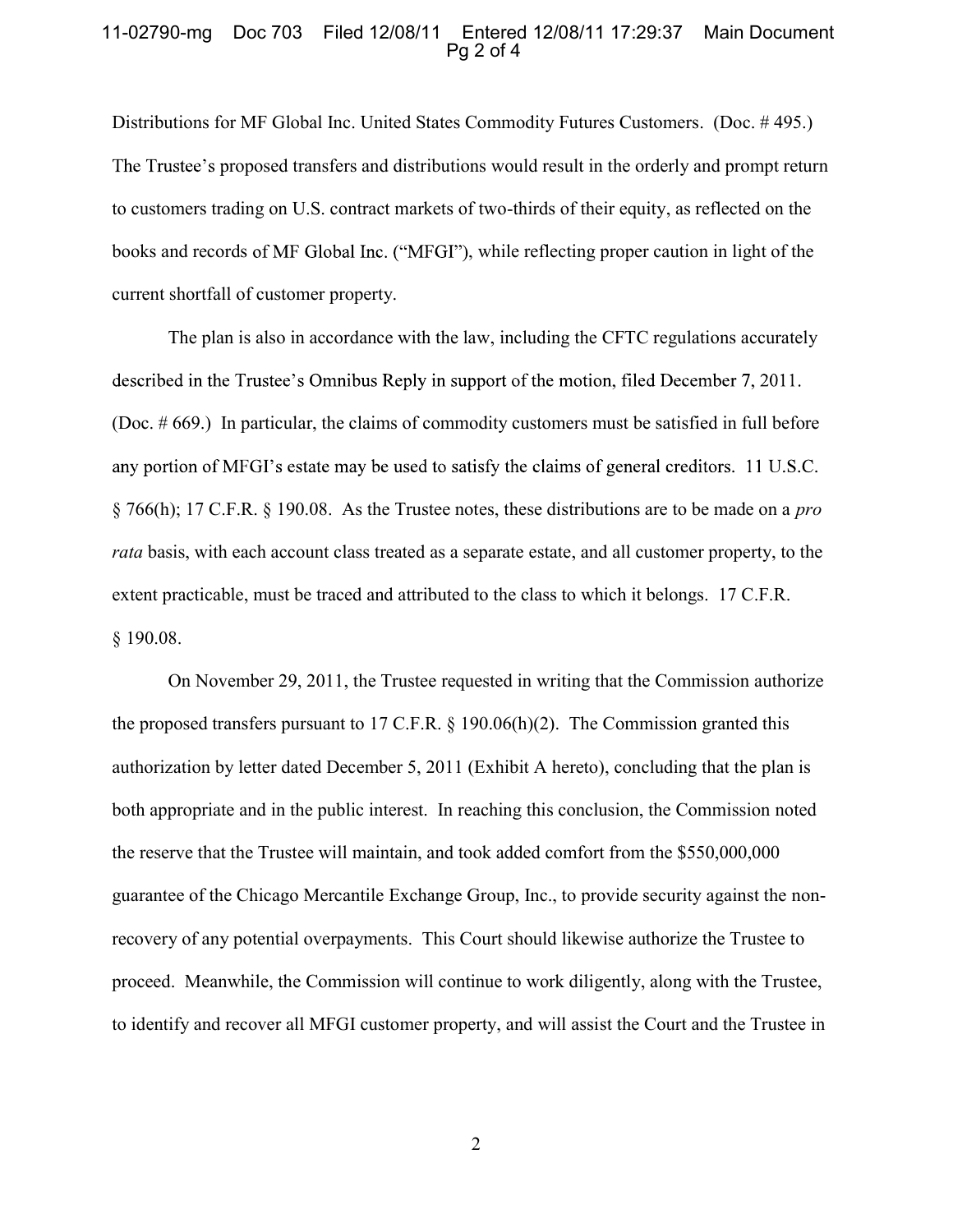#### 11-02790-mg Doc 703 Filed 12/08/11 Entered 12/08/11 17:29:37 Main Document Pg 3 of 4

any way possible to ensure that such property is returned, promptly and equitably, to its rightful owners.

#### Respectfully submitted,

## COMMODITY FUTURES TRADING COMMISSION

Dated: December 8, 2011 Washington, D.C.

By: /s/Martin B. White

Dan M. Berkovitz General Counsel

Jonathan L. Marcus Deputy General Counsel

Robert B. Wasserman Chief Counsel, Division of Clearing and Risk

Martin B. White Assistant General Counsel

Robert A. Schwartz Assistant General Counsel

Commodity Futures Trading Commission Three Lafayette Plaza 1155 21st Street N.W. Washington, DC 20581 (202) 418-5000 jmarcus@cftc.gov rwasserman@cftc.gov mwhite@cftc.gov rschwartz@cftc.gov